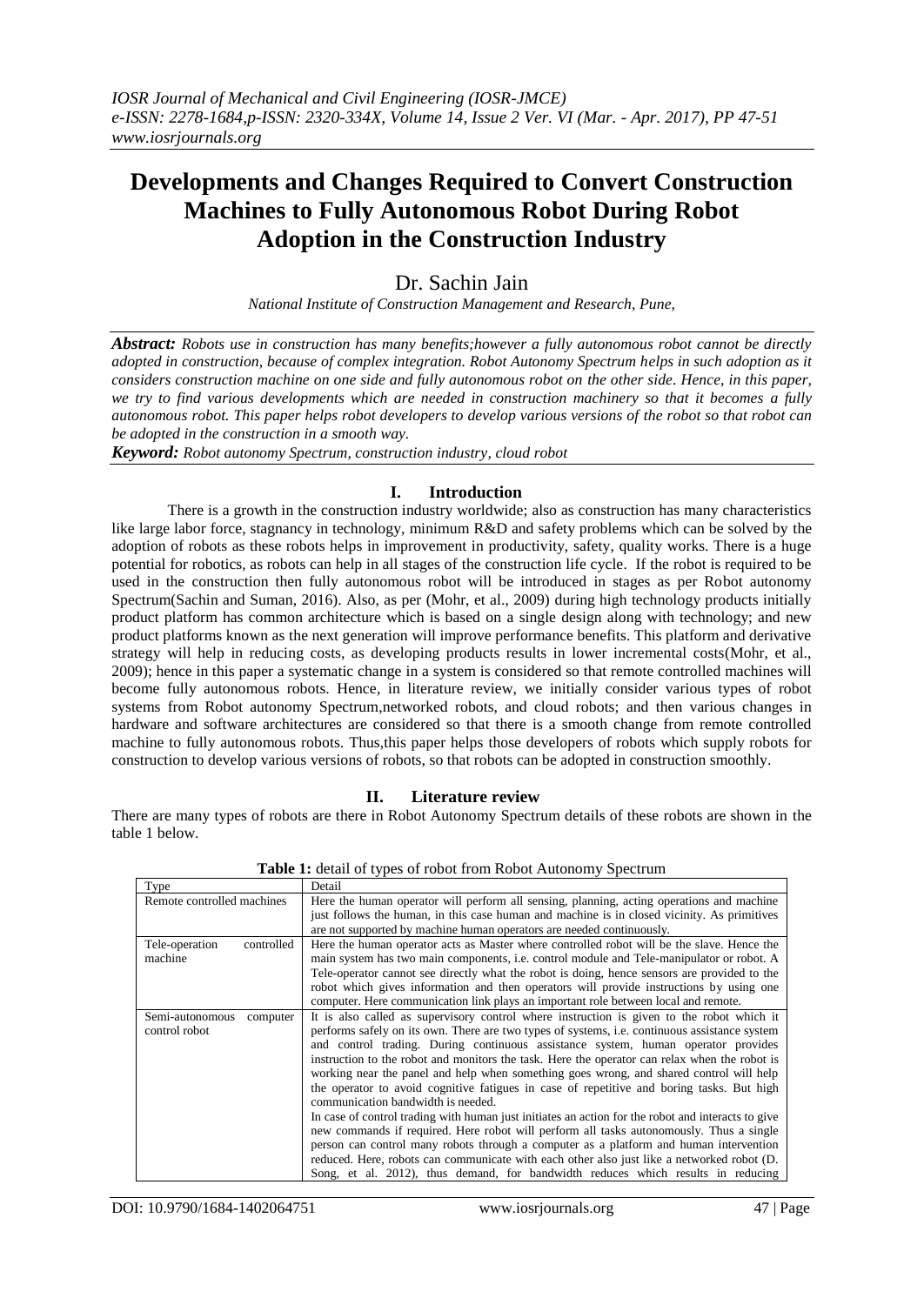|                                         | communication problems.                                                                     |  |  |
|-----------------------------------------|---------------------------------------------------------------------------------------------|--|--|
| Fully autonomous robots                 | Here the robot system will resolve choices on its own and has ability for complex decision  |  |  |
|                                         | making, autonomous mission execution and planning, ability to self-adapt as a change in the |  |  |
|                                         | environment where it operates and able to understand system state and take action           |  |  |
|                                         | accordingly. Here robot may act alone or in groups.                                         |  |  |
| <b>Source:</b> (Sachin and Suman, 2016) |                                                                                             |  |  |

#### **Networked robots:**

(D. Song, et al. 2012) observes that networked robots are basically developed from tele-robots; however tele-operation has main problems about stability and time delay; multiple mobile robot systems concerns about coordination and planning of autonomous robots and sensors communicating over local networks. Hence networked robots improve from traditional master slave operation with integration of robot, human, agents, off board sensors, databases, etc. during supervisory control a local computer plays an active role in closing the feedback loop.Hence networked tele-robots fully evaluate into networked robots, i.e. an integration of robots, humans, computing power, off board sensing, and database over the internet. These networked robots are used in education, industry, commercial, health care, geology, environmental monitoring, entertainment and arts.Networked robot provides a new medium for people to interact with remote environment. The physical robot represents the remote person and also transmits multi model feedback to the person which is referred as tele-presence. Networked tele-robots provide universal access to the general public (who may not have knowledge of robots) with opportunities to understand, learn, and operate robots which were expensive scientific equipment limited to universities and large corporate laboratories. Networked tele-robot online remote laboratories improve distance learning by providing an interactive experience(D. Song, et al. 2012). However, these networked robots have three main types of constraints due to resources; communication; and,

due to learning along with information. (Guoqiang Hu, et al, 2012).

#### **Cloud robots:**

Cloud robotic (CR) is introduced by James Kuffner in 2010 (Kuffner, 2010;D. Song, et al. 2012; Basit Qureshi, and Anis Koubˆaa 2014; Busra KOKEN, and Gyula MESTER 2015) and now various companies like Google, Willow Garge and Gostai has many projects which give momentum to Cloud Robotics.

As traditional robots have constraints in terms of computational capability, memory and storage; CR helps them to overcome these challenges, and by using cloud cost effective robots can be produced. Robots can be classified as traditional robots and cloud enabled robotsCloud technology empowers robots also it allows them to network each other regardless of distance and cloud enabled robots are divided as standalone robot and networked robots. While Standalone robot can be benefited by cloud in terms of computational power, storage capacity and memory, whereas networked robots can make networks, share information through cloud and can perform collaborative works. With the help of cloud, robots can do many works like grasping, identifying objects, SLAM, monitoring, networking and other actuating works. (Busra KOKEN, and Gyula MESTER 2015).

(Gyula Mester, 2015) observes that CR combines robot technology with network and cloud computing infrastructure which connects, the amount of robot's sensors, portable devices and data centers. Robot web tools helps web developers, robotist person and students to build a robot web application and various routs are available for architecting a robot web application and Robot Operating System (ROS) is one of the popular robot middle wares, which provides libraries and tools to help software developers to create robot applications and also provide hardware abstraction, device drivers, libraries, visualizers, message passing, package management, etc., ROS is open source, BSD license (Gyula Mester, 2015).

Cloud robots has main benefits i.e. provide shared knowledge database which helps in organizing and unification of information regarding world is such a format which robot can understand; it helps in offloading of heavy computing to cloud which helps in developing light weight, cheap, and easily maintained hardware, improved battery life, lower requirement of software pushes and updates, invisible and hassle free upgrading of CPU; it provides skill and the behavior database, which helps in developing a reusable library of skills and behaviors which are required for the perceived task in complex situations, and data mining history of all cloud enabled robots (James Kuffner (2010).

Behavior and intelligence of robots can be improved through data mining into data sets along with data trajectories which sensors provide. For example, three indicators are there during human robot interaction include: synthesis of spoken language; gesture;and gaze. In case of cloud robotics mining of data found in various data sets along with knowledge base will help in robot intelligence, its interaction and behavior (Basit Qureshi, and Anis Koubˆaa 2014).

Cloud has many limitations also, for example: it is not so helpful in robot's motion control as it depends on sensors and feedback; cloud based application may be slow or unavailable it robot depends on the cloud too much as any hitch in network leads to brainless robot; a task which has real time execution need on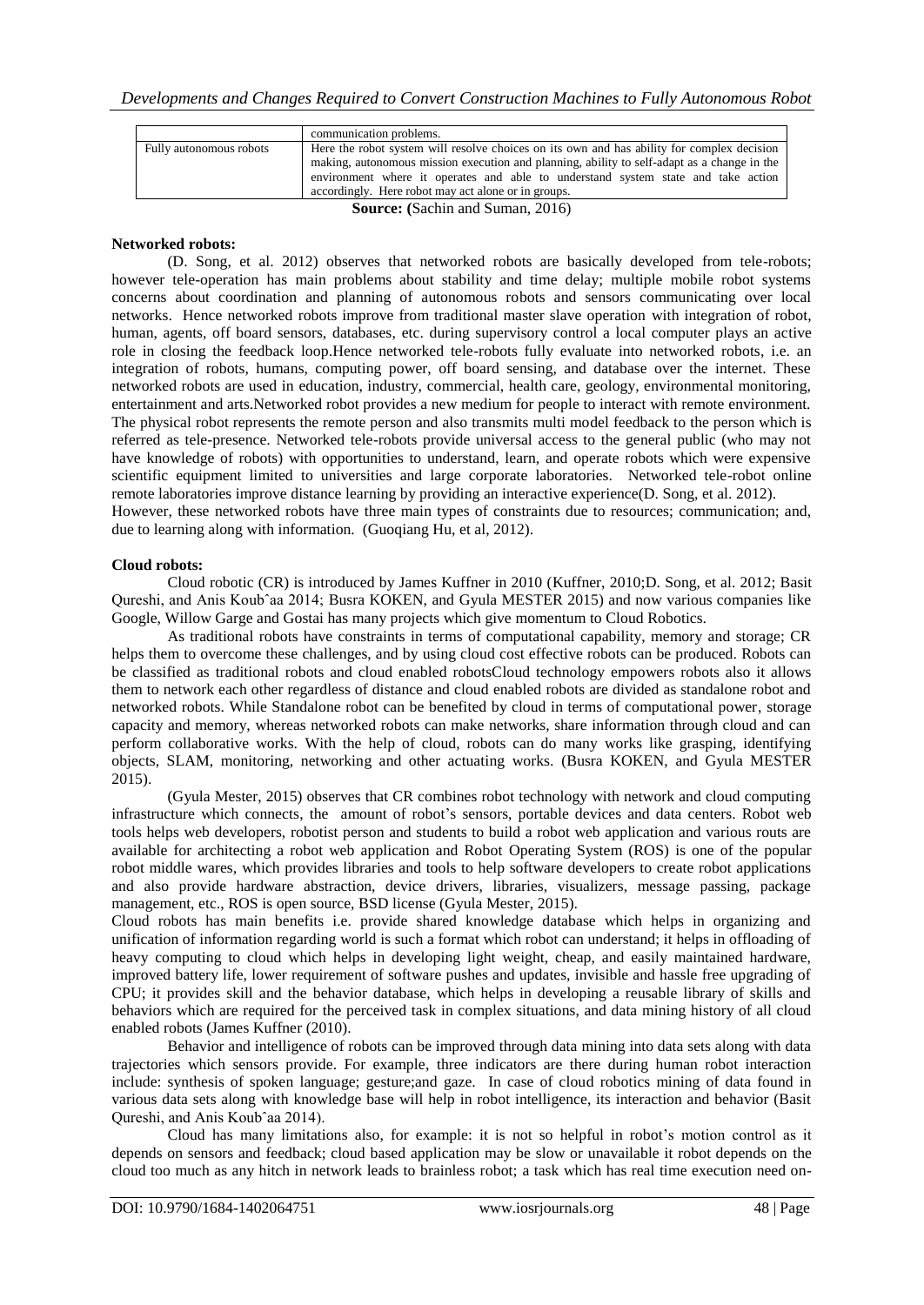board processing also. Some improvement is possible if the robot remembers conversations with the cloud which reduce brainless scenario; cloud aware android robot; and the app store for robots (Richard Voyles (2013) (José M. Reyes Álamo, et al, 2013) the cloud robots can use cloud computing along with mobile cloud. In case of the cloud robotics cloud helps in offloading heavy computation and storage needs of robot and robot will do only simple tasks; whereas during mobile cloud computing (MCC) mobile devices like smartphones along with tablets which gather data and used for simple calculation whereas cloud will perform tasks which are resource intensive. There are three possibilities of using robots, these include: mobile cloud robotics architecture; Android based mobile cloud robotics architecture; and hybrid. During mobile cloud robotics architecture a server is there between cloud and robot; robot will communicate with the server through Bluetooth, server will act as a gateway for command sending and receiving as it is online. The server also helps in some local computation. Here multi robots can be used through network formed by many interconnected robots; robots in the network also use the same architecture and uses Bluetooth for communication among themselves and the server, which improves scalability and elasticity.

In case of android device based robot communicates to Android device with Bluetooth or Wi-Fi; and server will be online and helps in commands sending and receiving along with doing some local computations. A network of robot can work similar to above architecture; however, as android support both Bluetooth and Wi-Fi better connectivity is achieved, along with scalability and elasticity. Here robot handles sensors and android handles communication along with computation.

In case of hybrid type robot which has Android device performs communication among themselves and the server through Android device; whereas robots which does not have android device will use Bluetooth for the same task. The server will be responsible for communication with cloud and do some local computations. A network can also be developed (José M. Reyes Álamo, et al, 2013).

However, security and privacy of data; reliability of cloud solution; are the main concern when the cloud is used in cloud robotics (Report by **KPMG**, (2011).

## **Changes needed for each type:**

Now we consider various changes which are needed in each type so that remote controlled machine will become fully autonomous robot, which is as shown in figure 1 below.



**Figure: 1** Changes in the system to get fully autonomous robots

As shown in figure remote controlled machine system will have two main components, i.e. machine and controlling unit as human. Here a communication system is embedded in normal machines which help in controlling actuators of machines to perform task. The machine will be controlled by human operator from nearby; since the operator has to sense, plan and take decision by itself and the machine will just follow the instructions.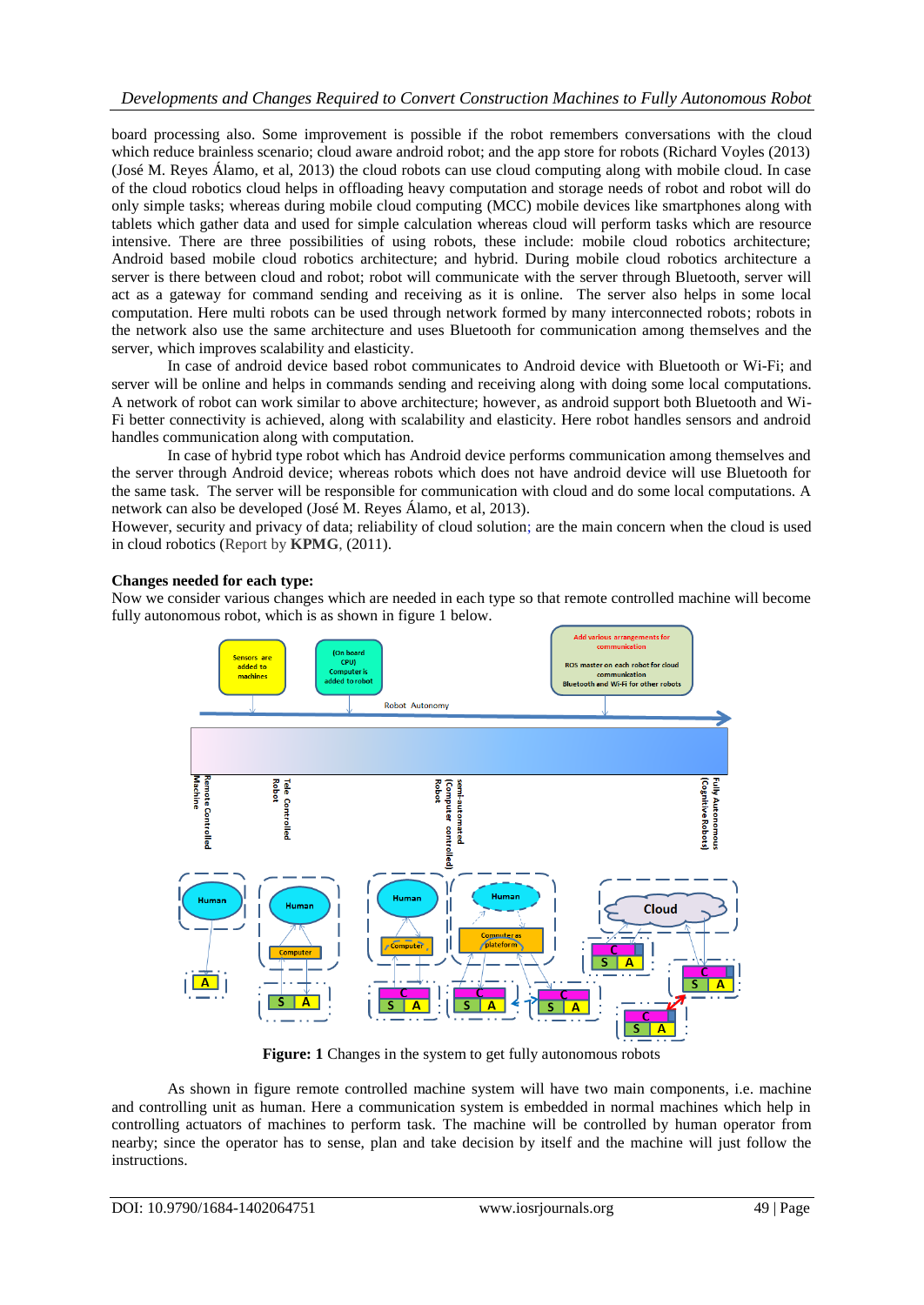## *Developments and Changes Required to Convert Construction Machines to Fully Autonomous Robot*

When we want to convert remote machines to tele-operated robots, sensors must be added to machines and a computer is added tothe controlling unit so that robot can be controlled. Here robot will sense the environment by using sensors and provide information on computer. Which will help operators see information through display units and then operator will plan and provide instruction which is communicated to robot by computer. Hence operator may be located at a distance from the robot; however, delays in communication creates problems and sometime safety of the robot may be in danger as it follows the instructions. Here an operator is needed continuously and must provide instructions.

During semi-automated, i.e. computer controlled robot there must be some changes in robots, here we add an on board CPU, which will helps robot to perform reactive tasks; this CPU will also communicate with computer in controlling unit. Since the robot can perform reactive tasks, it is easier to safeguard itself (Robinr, 2000), which is important during the time delay. Thus, this system will help in continuous assistance system development. However single operator can control one robot only and a large communication bandwidth is required.

When a computer is used as a platform, it is possible to communicate with a large number of robots to perform a single complex tasks and human operator is just needed to give new instruction. In this case group of robots can also act as networked type and communicate among itself during tasks will reduce the communication width need. Also, this type has advantages as software is more distributed and robots can perform better. However,various constraints due to resources; communication; and, due to learning along with information are still needed to be solved.

Cloud robots help them to overcome these challenges; thus for achieving fully autonomous robots, we have to use the cloud for controlling the robots. Here cloud will help in getting smarter robots as cloud hardware is off the shelf which leads to affordable robot; it also helps as it reduces barriers to robot entry; and cloud provides scalable CPU, memory and storage (Damon Kohler et al, 2011). The Cloud can be used by a standalone robot or many robots in the network. All robots here also uses reactive architecture for lower layer, computer as middle layer along with ROS (Bingwei Liu, et, al, 2013) and other communication systems, including Android devices, Bluetooth, and Wi-Fi, etc., for communicating with cloud as well as among robots in a networked robotic system. Table 2 below show change in robot and controlling units for types of robots in Robot Autonomy Spectrum.

| Type of robot                                          | Change in the robot                                                                                                                                     | Change in controlling unit.                                                                                                                                                                                                             |
|--------------------------------------------------------|---------------------------------------------------------------------------------------------------------------------------------------------------------|-----------------------------------------------------------------------------------------------------------------------------------------------------------------------------------------------------------------------------------------|
| Remote controlled machines                             | Communication<br>Ordinary<br>machines<br>$+$<br>device                                                                                                  | Human with remote for communication                                                                                                                                                                                                     |
| Tele-operated robots                                   | Sensors + remote controlled machine                                                                                                                     | Human uses for computer<br>display and<br>commands                                                                                                                                                                                      |
| Semi-automated robot<br>(Continuous assistance system) | Computer (on board CPU) $+$ Tele-operated<br>$robot = Reactive robot$                                                                                   | Shared command by Human and computer;<br>robot can perform<br>however<br>task<br>independently and then wait for instruction<br>if changes are there. But here single robot is<br>used.                                                 |
| Semi-automated robot<br>(Control trading system)       | Computer (on board CPU) $+$ Tele-operated<br>$robot = Reactive robot$                                                                                   | Here computer platform is used for<br>controlling many robots which many also<br>communicate among them as networked<br>robots. Human is used if changes are<br>needed.                                                                 |
| Fully autonomous robots                                | Reactive robots $+$ ROS $+$ Android devices<br>communication<br>with cloud:<br>and<br>for<br>Bluetooth and Wi-Fi for communication<br>with other robots | Cloud is used for helping standalone robot<br>or networked robots; robots normally<br>perform activity on its own, however, can<br>take help of cloud for heavy computation<br>and storage needs, along with libraries for<br>behavior. |

**Table 2:** Change in robot and controlling unit in types of robots in Robot Autonomy Spectrum

## **III. Conclusion**

Fully autonomous robots can be developed from ordinary machines by considering changes which lead to various platforms or next generation products i.e. robots. Here development must be there in both components, i.e. robots and controlling unit. As we have seen that during controlling unit control is shifted from human to cloud which need less assistance for humans. Similarly,the machine will have the addition of sensors, computers, i.e. on-board CPU along with ROS, android, Bluetooth and Wi-Fi for communication. Also the use of cloud will help in many ways, i.e. in case of standalone robot it helps in computational power, storage capacity, memory; similarly in case of networked robots, it helps to share information and performs collaborative tasks. Cloud robot also has shared knowledge database which helps the robot to understand the world in a better way; cloud also helps in developing reusable libraries of skills and behaviors which is very useful during complex tasks in construction. Also cloud helps robot to become more intelligent and improve its behavior, which leads to full autonomous robots. Thus the developer of robot for construction industry can develop four versions.